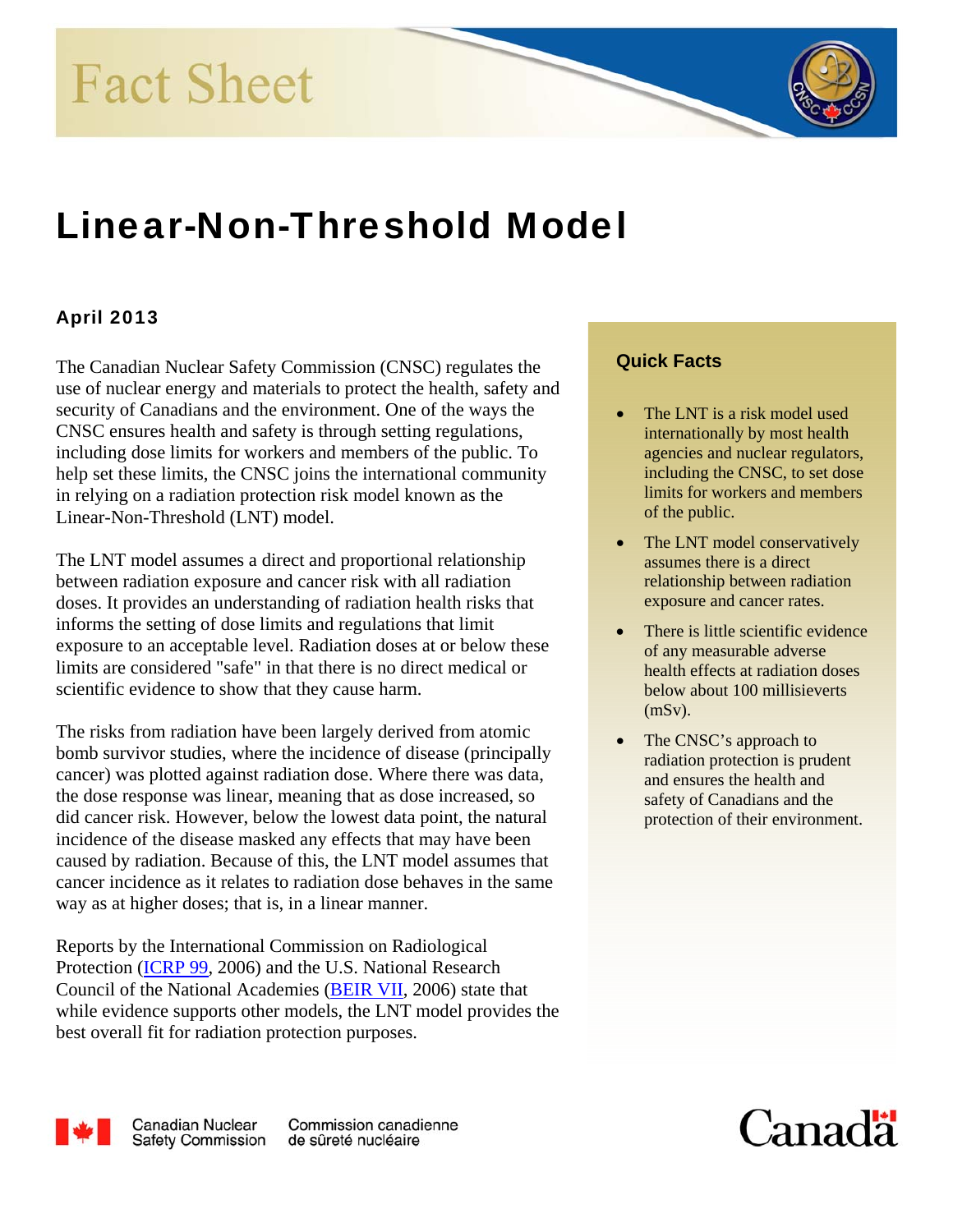### **Radiation risk models**

Despite widespread acceptance of the LNT model for radiation protection purposes, several alternate theories have been proposed to explain the relationship between radiation exposure and cancer risk. Scientists have proposed these alternate theories based on models of cellular and sub-cellular responses to radiation at very low doses to address findings of studies that do not follow the LNT model. Figure 1 illustrates different radiation risk models that estimate the risk of cancer below the lowest dose where excess cancers have been observed ( $\sim 100$  mSv). The black data points at 100 mSv and above are taken from epidemiological studies (including studies on radon in homes, nuclear energy workers, medical exposures and the atomic bomb survivors).

"Baseline cancer rates" refer to the number of naturally occurring cancers expected in a given population. "Excess cancers" refers to any increase in cancer rates.

#### **Figure 1: Radiation Risk Models**



- The Hypersensitivity model suggests a greater risk at lower doses.
- The LNT model is the straight line that is extrapolated to zero, meaning that cancer risk will rise with increasing dose.
- The Threshold model implies that below a certain dose, there is no risk.
- The Hormesis model suggests that low radiation doses may even be protective and beneficial.